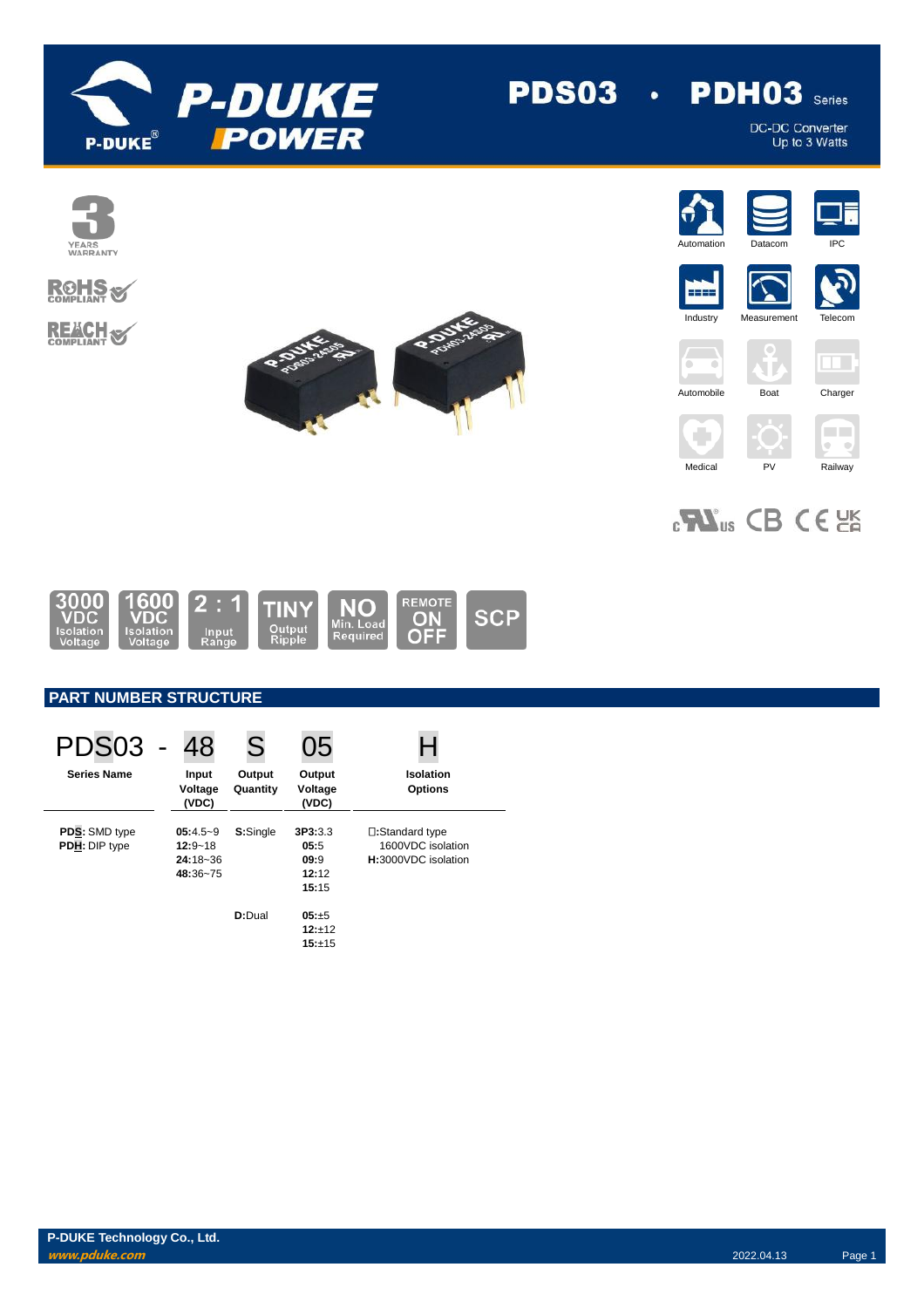

## **TECHNICAL SPECIFICATION** All specifications are typical at nominal input, full load and 25℃ unless otherwise noted

| <b>Model</b><br><b>Number</b> | Input Range | <b>Output Voltage</b> | <b>Output Current</b><br>@ Full Load | <b>Input Current</b><br>@ No Load | Efficiency | <b>Maximum</b><br><b>Capacitor Load</b> |
|-------------------------------|-------------|-----------------------|--------------------------------------|-----------------------------------|------------|-----------------------------------------|
|                               | <b>VDC</b>  | VDC                   | mA                                   | mA                                | $\%$       | $\mu$ F                                 |
| PDS(H)03-05S3P3               | $4.5 - 9$   | 3.3                   | 700                                  | 40                                | 75         | 3300                                    |
| PDS(H)03-05S05                | $4.5 - 9$   | 5                     | 600                                  | 40                                | 79         | 1680                                    |
| PDS(H)03-05S09                | $4.5 - 9$   | 9                     | 333                                  | 40                                | 79         | 1000                                    |
| PDS(H)03-05S12                | $4.5 - 9$   | 12                    | 250                                  | 40                                | 80         | 820                                     |
| PDS(H)03-05S15                | $4.5 - 9$   | 15                    | 200                                  | 50                                | 81         | 680                                     |
| PDS(H)03-05D05                | $4.5 - 9$   | ±5                    | ±300                                 | 50                                | 80         | ±1000                                   |
| PDS(H)03-05D12                | $4.5 - 9$   | ±12                   | ±125                                 | 50                                | 80         | ±470                                    |
| PDS(H)03-05D15                | $4.5 - 9$   | ±15                   | ±100                                 | 55                                | 81         | ±330                                    |
| PDS(H)03-12S3P3               | $9 - 18$    | 3.3                   | 700                                  | 30                                | 76         | 3300                                    |
| PDS(H)03-12S05                | $9 - 18$    | 5                     | 600                                  | 30                                | 81         | 1680                                    |
| PDS(H)03-12S09                | $9 - 18$    | 9                     | 333                                  | 30                                | 80         | 1000                                    |
| PDS(H)03-12S12                | $9 - 18$    | 12                    | 250                                  | 30                                | 82         | 820                                     |
| PDS(H)03-12S15                | $9 - 18$    | 15                    | 200                                  | 30                                | 82         | 680                                     |
| PDS(H)03-12D05                | $9 - 18$    | ±5                    | ±300                                 | 30                                | 80         | ±1000                                   |
| PDS(H)03-12D12                | $9 - 18$    | ±12                   | ±125                                 | 30                                | 82         | ±470                                    |
| PDS(H)03-12D15                | $9 - 18$    | ±15                   | ±100                                 | 30                                | 83         | ±330                                    |
| PDS(H)03-24S3P3               | $18 - 36$   | 3.3                   | 700                                  | 13                                | 76         | 3300                                    |
| PDS(H)03-24S05                | $18 - 36$   | 5                     | 600                                  | 13                                | 81         | 1680                                    |
| PDS(H)03-24S09                | $18 - 36$   | 9                     | 333                                  | 13                                | 82         | 1000                                    |
| PDS(H)03-24S12                | $18 - 36$   | 12                    | 250                                  | 13                                | 82         | 820                                     |
| PDS(H)03-24S15                | $18 - 36$   | 15                    | 200                                  | 13                                | 83         | 680                                     |
| PDS(H)03-24D05                | $18 - 36$   | ±5                    | ±300                                 | 13                                | 80         | ±1000                                   |
| PDS(H)03-24D12                | $18 - 36$   | ±12                   | ±125                                 | 13                                | 83         | ±470                                    |
| PDS(H)03-24D15                | $18 - 36$   | ±15                   | ±100                                 | 13                                | 83         | ±330                                    |
| PDS(H)03-48S3P3               | $36 - 75$   | 3.3                   | 700                                  | 10                                | 76         | 3300                                    |
| PDS(H)03-48S05                | $36 - 75$   | 5                     | 600                                  | 10                                | 81         | 1680                                    |
| PDS(H)03-48S09                | $36 - 75$   | 9                     | 333                                  | 10                                | 80         | 1000                                    |
| PDS(H)03-48S12                | $36 - 75$   | 12                    | 250                                  | 10                                | 82         | 820                                     |
| PDS(H)03-48S15                | $36 - 75$   | 15                    | 200                                  | 10                                | 82         | 680                                     |
| PDS(H)03-48D05                | $36 - 75$   | ±5                    | ±300                                 | 10                                | 81         | ±1000                                   |
| PDS(H)03-48D12                | $36 - 75$   | ±12                   | ±125                                 | 10                                | 83         | ±470                                    |
| PDS(H)03-48D15                | $36 - 75$   | ±15                   | ±100                                 | 10                                | 83         | ±330                                    |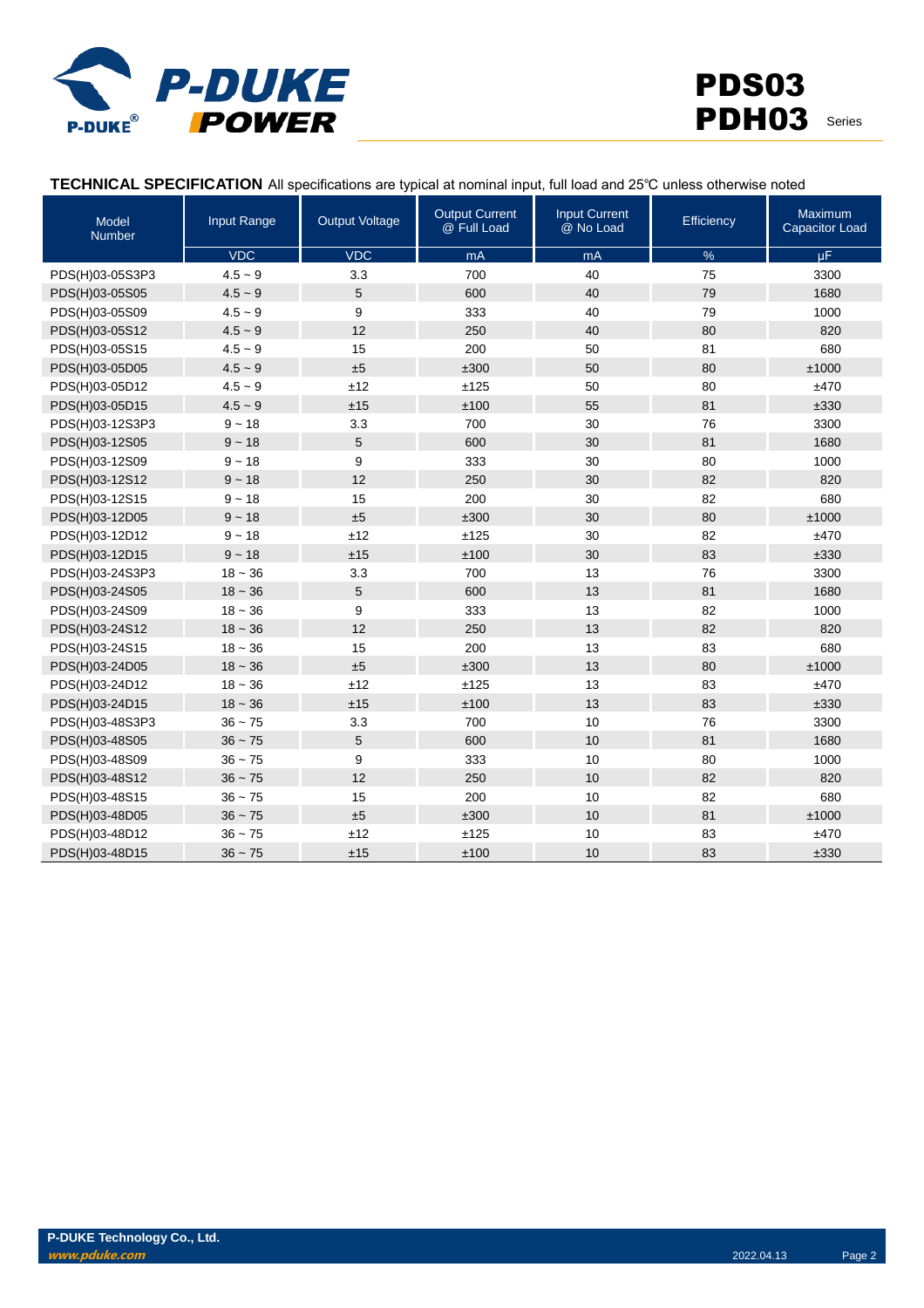

| <b>INPUT SPECIFICATIONS</b>   |                                                                                                           |                                                                                         |                |           |                        |             |
|-------------------------------|-----------------------------------------------------------------------------------------------------------|-----------------------------------------------------------------------------------------|----------------|-----------|------------------------|-------------|
| <b>Parameter</b>              |                                                                                                           | <b>Conditions</b>                                                                       |                |           | Max.                   | <b>Unit</b> |
| Operating input voltage range |                                                                                                           | 05Vin(nom)                                                                              | 4.5            | Typ.<br>5 | 9                      |             |
|                               |                                                                                                           | 12Vin(nom)                                                                              | 9              | 12        | 18                     | <b>VDC</b>  |
|                               |                                                                                                           | 24Vin(nom)                                                                              | 18             | 24        | 36                     |             |
|                               |                                                                                                           | 48Vin(nom)                                                                              | 36             | 48        | 75                     |             |
| Start up time                 | Constant resistive load                                                                                   | Power up                                                                                |                | 5         |                        | ms          |
|                               |                                                                                                           | Remote ON/OFF                                                                           |                | 5         |                        |             |
| Input surge voltage           | 1 second, max.                                                                                            | 05Vin(nom)                                                                              |                |           | 15                     |             |
|                               |                                                                                                           | 12Vin(nom)                                                                              |                |           | 25                     | <b>VDC</b>  |
|                               |                                                                                                           | 24Vin(nom)                                                                              |                |           | 50                     |             |
|                               |                                                                                                           | 48Vin(nom)                                                                              |                |           | 100                    |             |
| Input filter                  |                                                                                                           |                                                                                         |                |           | Capacitor type         |             |
| Remote ON/OFF                 |                                                                                                           | DC-DC ON                                                                                |                |           | Open or high impedance |             |
|                               | Ctrl pin applied current via $1k\Omega$                                                                   | DC-DC OFF                                                                               | $\overline{2}$ | 3         | 4                      | mA          |
|                               |                                                                                                           | Remote off input current                                                                |                |           | 2.5                    | mA          |
|                               | Application circuit                                                                                       |                                                                                         |                |           |                        |             |
|                               | DC-DC ON                                                                                                  | DC-DC OFF                                                                               |                |           |                        |             |
|                               | $+V$ in<br>$\frac{1k\Omega}{2}$ .<br>Ctrl<br>3 <sub>m</sub> A<br>DC/DC<br>CURRENT (1)<br>SOURCE<br>$-Vin$ | $+V$ in<br>$1k\Omega$<br>Ctrl<br>-ww-<br>3mA<br>DC/DC<br>CURRENT(1)<br>SOURCE<br>$-Vin$ |                |           |                        |             |

| <b>OUTPUT SPECIFICATIONS</b>     |                                    |                   |         |                                 |         |                 |
|----------------------------------|------------------------------------|-------------------|---------|---------------------------------|---------|-----------------|
| <b>Parameter</b>                 |                                    | <b>Conditions</b> | Min.    | Typ.                            | Max.    | Unit            |
| Voltage accuracy                 |                                    |                   | $-1.0$  |                                 | $+1.0$  | %               |
| Line regulation                  | Low Line to High Line at Full Load |                   | $-0.2$  |                                 | $+0.2$  | %               |
| Load regulation                  | No Load to Full Load               | Single            | $-1.0$  |                                 | $+1.0$  |                 |
|                                  |                                    | Dual              | $-1.0$  |                                 | $+1.0$  | %               |
|                                  | 10% Load to 100% Full Load         | Single            | $-0.5$  |                                 | $+0.5$  |                 |
|                                  |                                    | Dual              | $-0.8$  |                                 | $+0.8$  |                 |
| Cross regulation                 | Asymmetrical load 25%/100% FL      | Dual              | $-5.0$  |                                 | $+5.0$  | %               |
| Ripple and noise                 | 20MHz bandwidth                    |                   |         | 30                              |         | mVp-p           |
| Temperature coefficient          |                                    |                   | $-0.02$ |                                 | $+0.02$ | $%$ $\degree$ C |
| Transient response recovery time | 25% load step change               |                   |         | 250                             |         | <b>US</b>       |
| Short circuit protection         |                                    |                   |         | Continuous, automatics recovery |         |                 |

| <b>GENERAL SPECIFICATIONS</b> |                           |                 |                                    |              |      |              |                    |
|-------------------------------|---------------------------|-----------------|------------------------------------|--------------|------|--------------|--------------------|
| <b>Parameter</b>              |                           |                 | <b>Conditions</b>                  | Min.         | Typ. | Max.         | <b>Unit</b>        |
| <b>Isolation voltage</b>      | 1 minute                  | Input to Output | <b>Standard Type</b><br>Suffix "H" | 1600<br>3000 |      |              | <b>VDC</b>         |
| Isolation resistance          | 500VDC                    |                 |                                    |              |      |              | $G\Omega$          |
| Isolation capacitance         |                           |                 | <b>Standard Type</b>               |              |      | 50           | pF                 |
|                               |                           |                 | Suffix "H"                         |              |      | 50           |                    |
| Switching frequency           | Full load to minimum load |                 |                                    | 100          |      |              | kHz                |
| Safety approvals              | IEC/EN/UL62368-1          |                 |                                    |              |      | UL:E193009   |                    |
|                               |                           |                 |                                    |              |      | CB:UL(Demko) |                    |
| Weight                        |                           |                 |                                    |              |      |              | 4.5g(0.16oz)       |
| <b>MTBF</b>                   | MIL-HDBK-217F             |                 |                                    |              |      |              | 6.263 x $10^6$ hrs |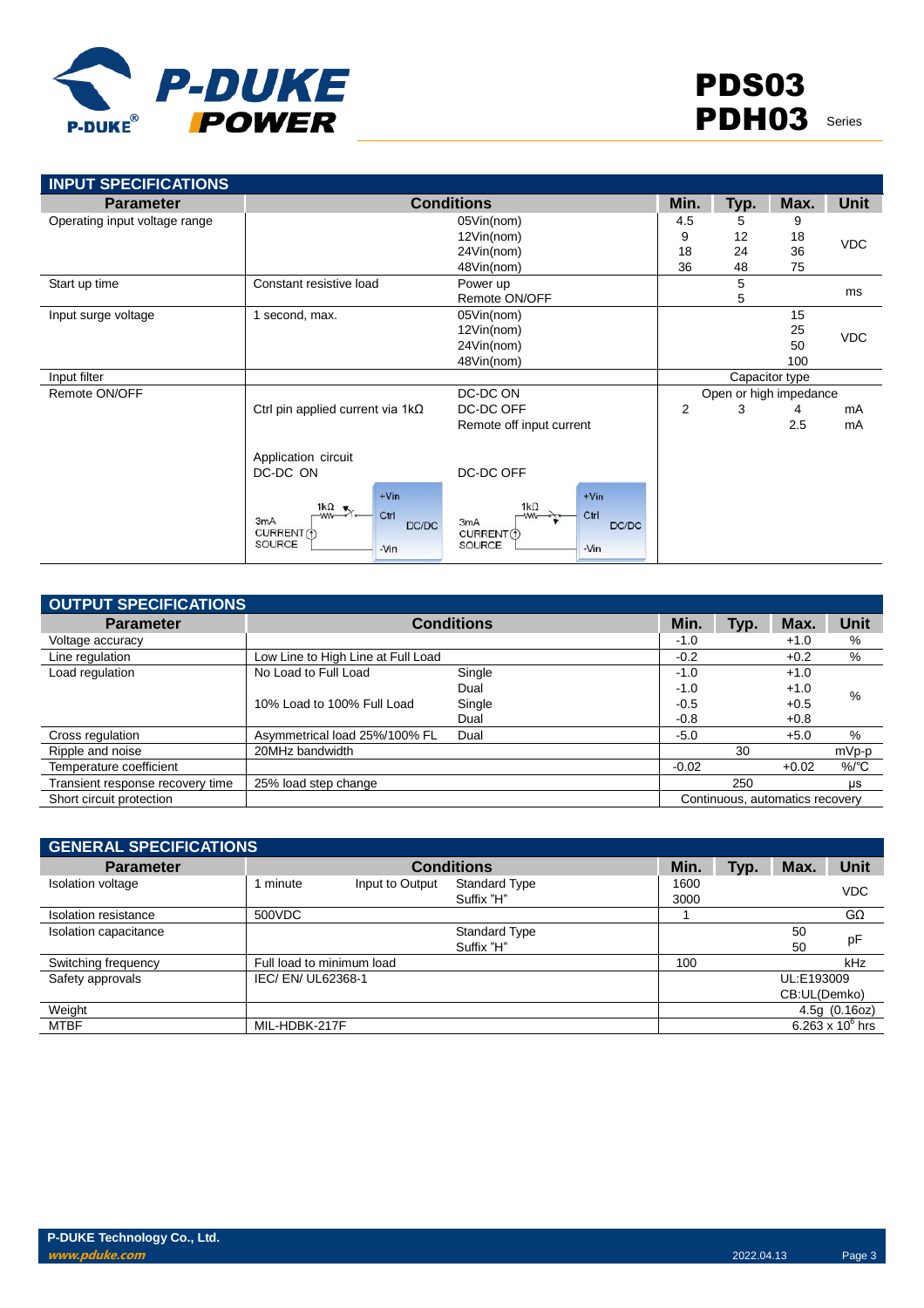

| <b>ENVIRONMENTAL SPECIFICATIONS</b> |                   |       |      |                |              |
|-------------------------------------|-------------------|-------|------|----------------|--------------|
| <b>Parameter</b>                    | <b>Conditions</b> | Min.  | Typ. | Max.           | <b>Unit</b>  |
| Operating ambient temperature       | Without derating  | -40   |      | $+71$          | °C           |
|                                     | With derating     | $+71$ |      | +85            |              |
| Maximum case temperature            |                   |       |      | 100            | °C           |
| Storage temperature range           |                   | $-55$ |      | $+125$         | °C           |
| Thermal shock                       |                   |       |      |                | MIL-STD-810F |
| Vibration                           |                   |       |      |                | MIL-STD-810F |
| Relative humidity                   |                   |       |      |                | 5% to 95% RH |
| Lead-free reflow solder process     | Only for SMD type |       |      | IPC J-STD-020E |              |
| Moisture sensitivity level(MSL)     | Only for SMD type |       |      | IPC J-STD-033C |              |
|                                     |                   |       |      |                | Level 2a     |

| <b>EMC SPECIFICATIONS</b>      |             |                                          |                  |
|--------------------------------|-------------|------------------------------------------|------------------|
| <b>Parameter</b>               |             | <b>Conditions</b>                        | Level            |
| EMI                            | EN55032     | With external components                 | Class A, Class B |
| <b>EMS</b>                     | EN55024     |                                          |                  |
| <b>ESD</b>                     | EN61000-4-2 | Air $\pm$ 8kV and Contact $\pm$ 6kV      | Perf. Criteria A |
| Radiated immunity              | EN61000-4-3 | 10 V/m                                   | Perf. Criteria A |
| <b>Fast transient</b>          | EN61000-4-4 | $±$ 2kV                                  | Perf. Criteria A |
|                                |             | With an external input filter capacitor  |                  |
|                                |             | (Nippon chemi-con KY series, 220µF/100V) |                  |
| Surge                          | EN61000-4-5 | ±1kV                                     | Perf. Criteria A |
|                                |             | With an external input filter capacitor  |                  |
|                                |             | (Nippon chemi-con KY series, 220µF/100V) |                  |
| Conducted immunity             | EN61000-4-6 | 10 Vr.m.s                                | Perf. Criteria A |
| Power frequency magnetic field | EN61000-4-8 | 100A/m continuous; 1000A/m 1 second      | Perf. Criteria A |

**CAUTION:** This power module is not internally fused. An input line fuse must always be used.

## **CHARACTERISTIC CURVE**





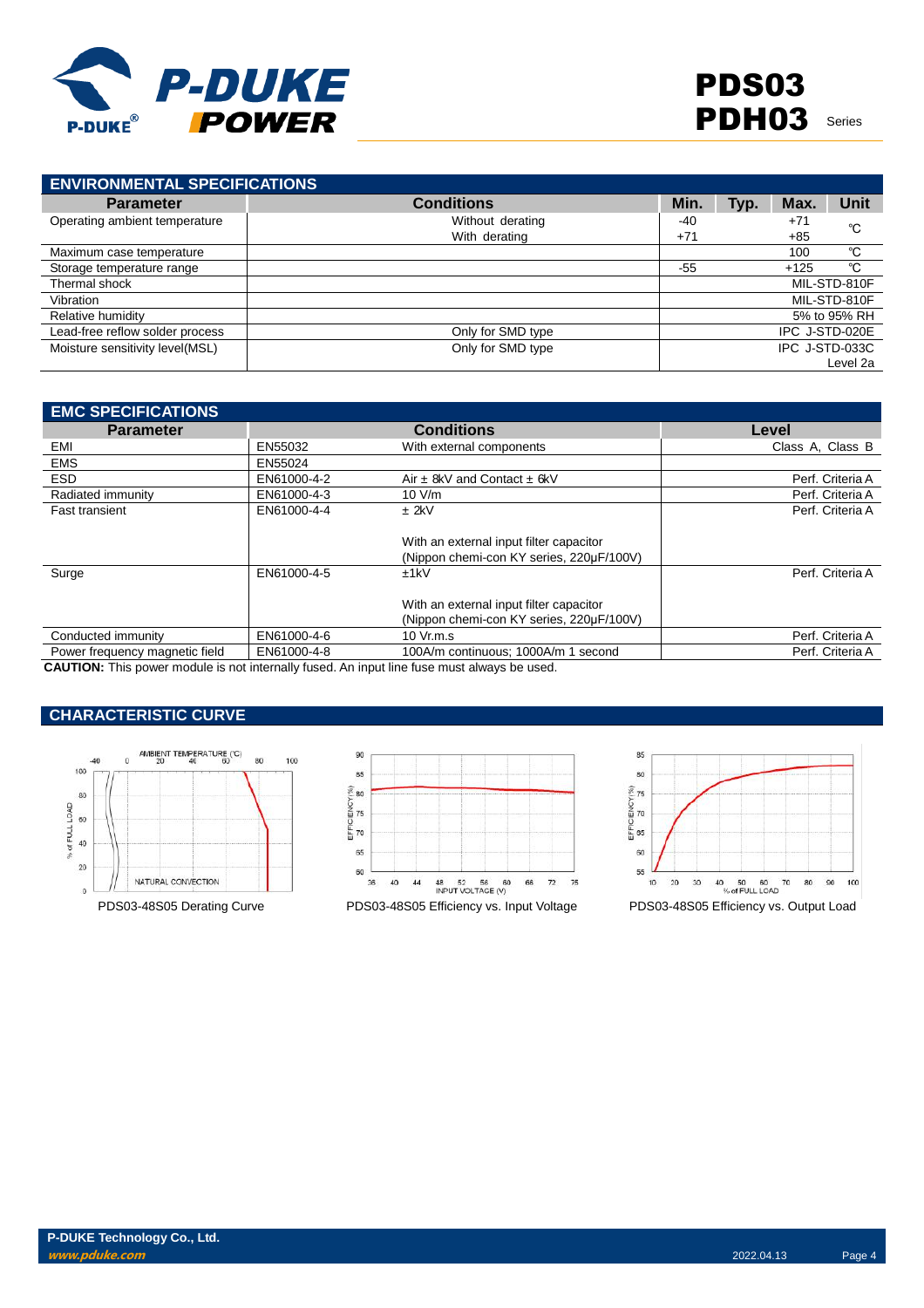

## **FUSE CONSIDERATION**

This power module is not internally fused. An input line fuse must always be used.

This encapsulated power module can be used in a wide variety of applications, ranging from simple stand-alone operation to an integrated part of sophisticated power architecture.

To maximum flexibility, internal fusing is not included; however, to achieve maximum safety and system protection, always use an input line fuse. The input line fuse suggest as below:

| Model                           | <b>Fuse Rating</b><br>(A) | <b>Fuse Type</b> |
|---------------------------------|---------------------------|------------------|
| PDS(H)03-05SOD · PDS(H)03-05DOD | 3                         | Slow-Blow        |
| PDS(H)03-12SOD · PDS(H)03-12DOD | 3                         | Slow-Blow        |
| PDS(H)03-24SDD · PDS(H)03-24DDD | 1.5                       | Slow-Blow        |
| PDS(H)03-48SOD · PDS(H)03-48DOD | 1.5                       | Slow-Blow        |

The table based on the information provided in this data sheet on inrush energy and maximum DC input current at low Vin.

## **MECHANICAL DRAWING**

#### **PDS03**



#### **PIN CONNECTION**

| <b>PIN</b> | <b>SINGLE</b> | <b>DUAL</b> |
|------------|---------------|-------------|
|            | -Vin          | -Vin        |
| 2          | Ctrl          | Ctrl        |
| 6          | <b>NC</b>     | Common      |
|            | <b>NC</b>     | -Vout       |
|            | +Vout         | $+$ Vout    |
| 9          | -Vout         | Common      |
| 14         | $+V$ in       | $+V$ in     |

1. All dimensions in inch [mm]

2. Tolerance :x.xx±0.02 [x.x±0.5]

x.xxx±0.01 [x.xx±0.25]

3. Pin dimension tolerance ±0.004[0.10]

#### **PDH03**



**BOTTOM VIEW**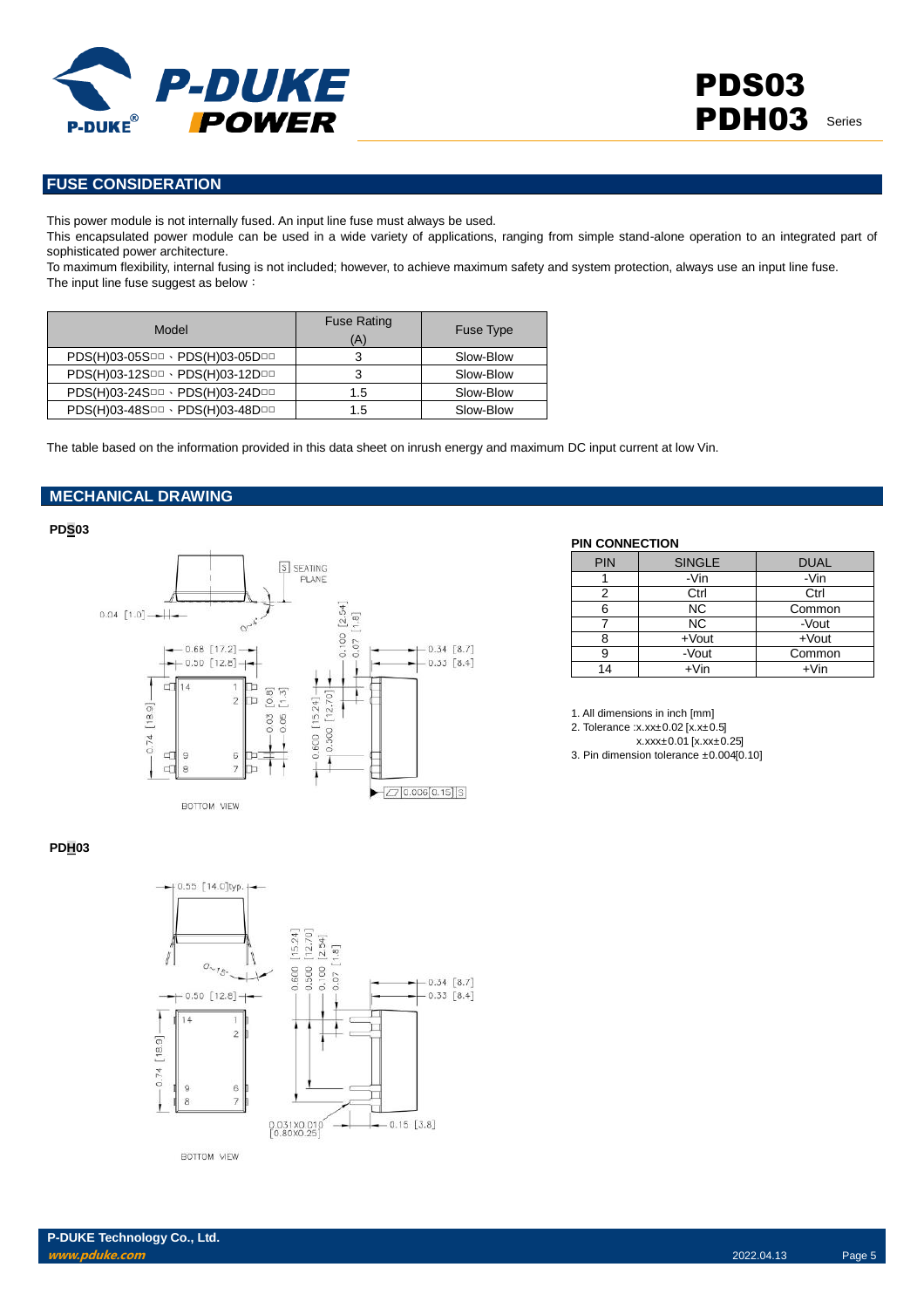

PDS03 PDH03 Series

## **RECOMMENDED PAD LAYOUT**

**PDS03**



**PDH03**



All dimensions in inch[mm] Pad size(lead free recommended) Top view pad:0.080x0.070[2.00x1.80]

All dimensions in inch[mm] Pad size(lead free recommended) Through hole1.2.6.7.8.9.14: Φ0.043[1.10] Top view pad1.2.6.7.8.9.14: Φ0.055[1.40] Bottom view pad1.2.6.7.8.9.14: Φ0.080[2.04]

## **THERMAL CONSIDERATIONS**

The power module operates in a variety of thermal environments.

However, sufficient cooling should be provided to help ensure reliable operation of the unit.

Heat is removed by conduction, convection, and radiation to the surrounding environment.

Proper cooling can be verified by measuring the point as the figure below.

The temperature at this location should not exceed "Maximum case temperature".

When operating, adequate cooling must be provided to maintain the test point temperature at or below "Maximum case temperature". You can limit this temperature to a lower value for extremely high reliability.

■ Thermal test condition with vertical direction by natural convection (20LFM).